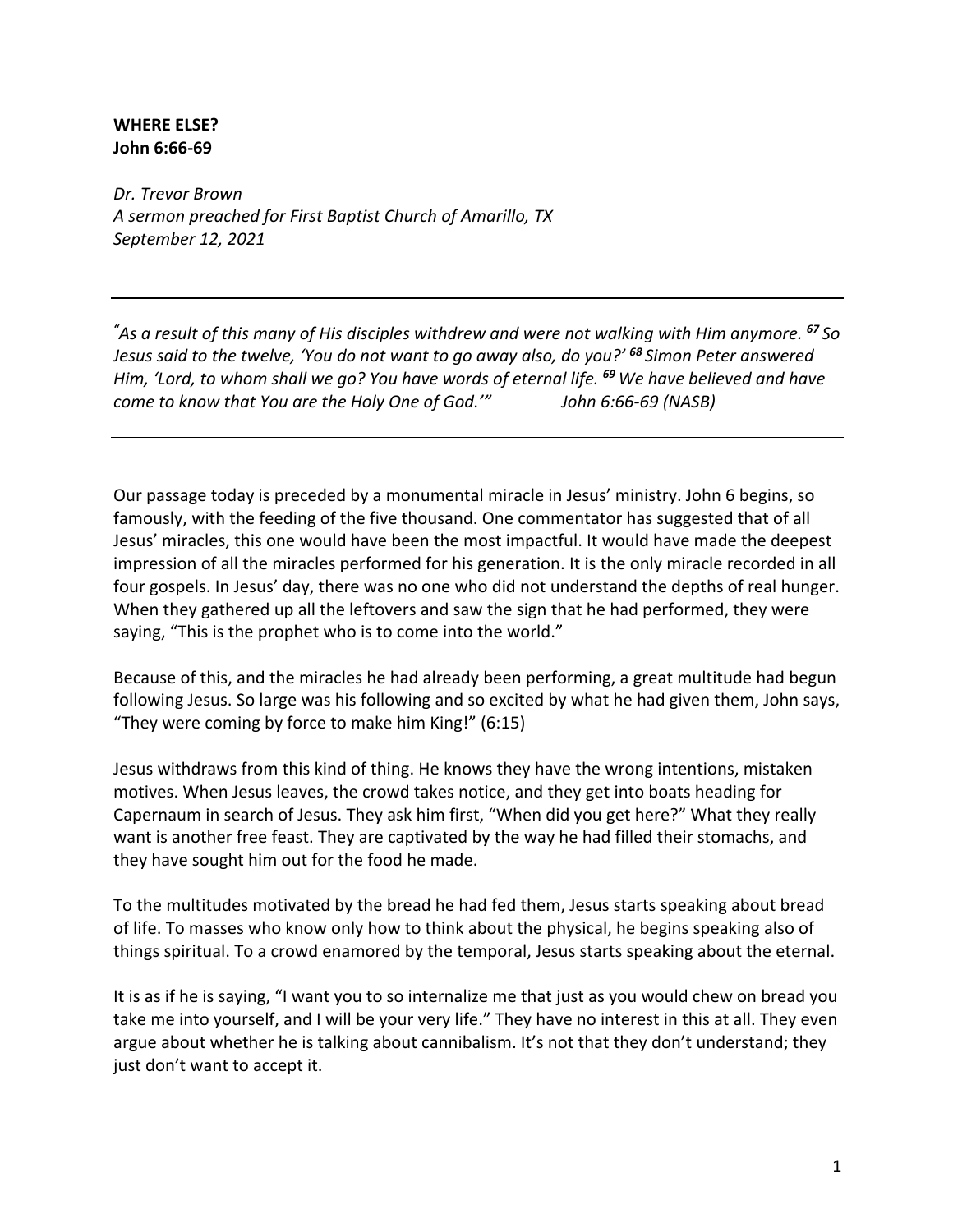"If you mean that to follow you means to incorporate you like chewing and digesting and absorbing bread so that you are more a part of us than bread itself, we'll have nothing to do with you!"

John's gospel has reached an impasse. John 6 brings us to the first and greatest crisis in the ministry of Jesus. John 6:60, reads: **"Therefore many of His disciples, when they heard** *this* **said, 'This is a difficult statement; who can listen to it?' But Jesus, conscious that His disciples grumbled at this, said to them, 'Does this cause you to stumble?'"**

They were right. We all know it. Anyone who has a pulse and has seriously listened to the teachings of Jesus will, at some point, come to the same crisis. *This is a difficult statement. This is a hard teaching. Who can hear it? Who can accept it?*

Edward Klink notes that, "For some people, this is their reaction upon first hearing the message of Christ. For others, the full reality of the gospel's claim on their life and its opposition to the value of this world do not become apparent until they have already followed Jesus for some time." But this is the question from everyone whose flesh has ever fought against surrendering to the way of Jesus. "Jesus and his teachings," Klink points out, "are not easily accepted by the world in its sinful pride and self-righteousness. The gospel of Jesus Christ is a foreign language to the human heart**,** and more often than not, its message causes us to stumble and is rejected."i

Jesus seems to do that. He puts us in a place of conflict with the world where we must either accept or reject what he has to say. Jesus says, "Blessed are the meek," but we question where meekness will get you in the workplace. "Blessed are the merciful," Jesus says, but we take that only to a certain extent. Jesus says, "Blessed are the pure in heart," but we try not to get carried away. We hear Jesus teach that, "Blessed are the peacemakers," yet making noise and feeding conflict is so much easier. Beyond murder, its hatred you must end. Lust of the heart, not just adultery, God despises. "This is a hard teaching," we start to say. Love your enemies. Turn the other cheek. Give to the one who asks. Who can hear these things? Who can really accept it?

Just like the large following of Jesus in John, our will comes in conflict with the will of God and we say, "Wait a minute, how far are you going, Lord?"

In that small synagogue in Capernaum, less than the size of the room in which we now gather the feet began to shuffle. Eyes lowered, and heads began to gaze at the ground. They grumbled and headed for the door. They had come this far; they had followed the miracle prophet in the countryside in awe of what he was able to do. Filled to the brim, they hurried across the lake to find him again, but, on hearing this message, they began to realize this was as far as they could go.

It's as if they say: "You've made this too hard to hear. If you would make this easier, Jesus, we would stay, but you have made this too difficult. Who can hear it?"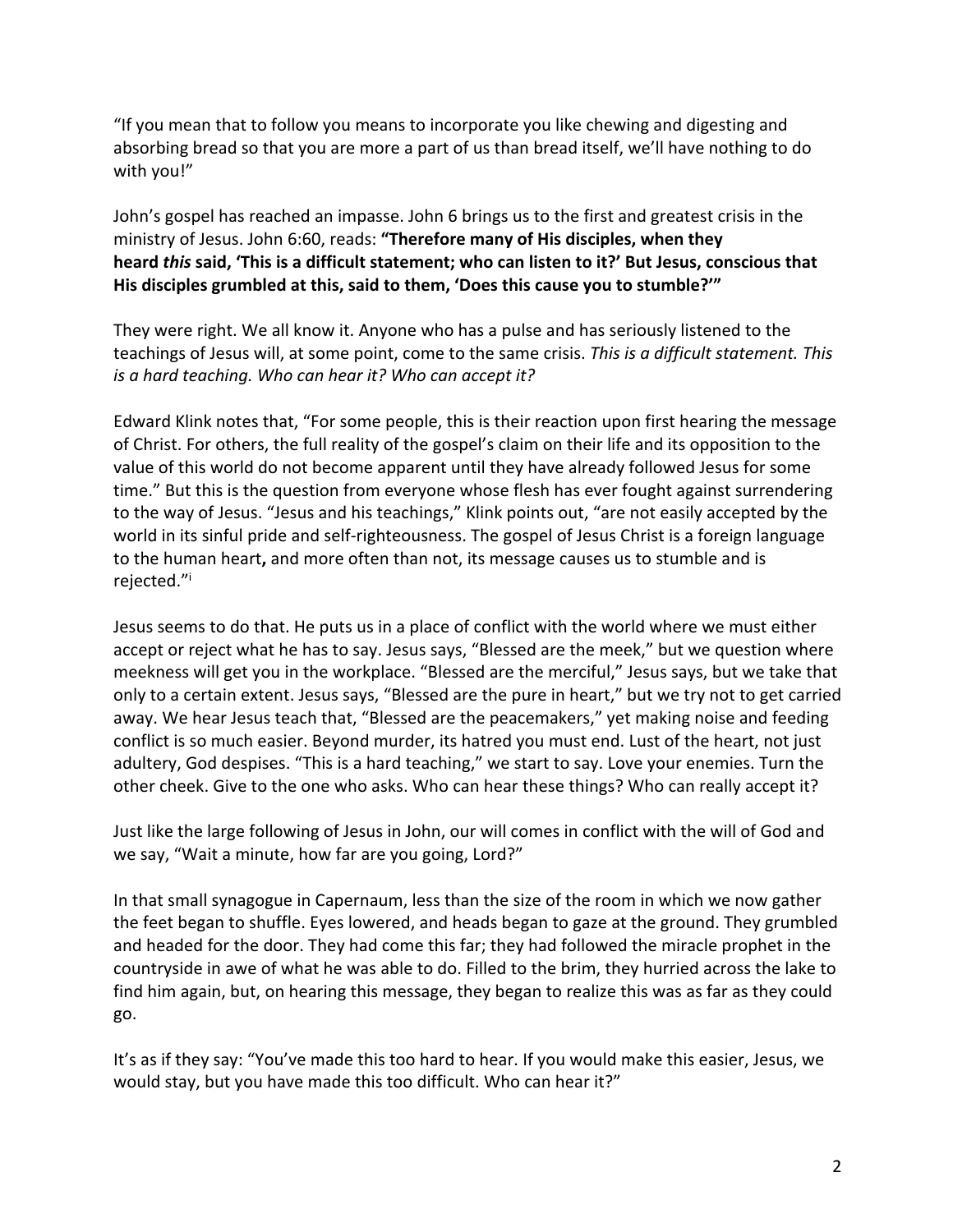Robert Mounce says, "Here was a decisive moment in the lives of many who were still somewhat undecided about following Jesus. His insistence that he had come down from heaven as the true bread that brings life was not something that a person could accept and, at the same time, deny that it called for a radical reorientation of life. It is one thing to consider a theological proposition and quite another to make it a conviction. Convictions have a disturbing way of changing life… The moment of truth had come, and those in whose hearts faith had not actually established itself, found it more comfortable to turn their backs on the only one who held the answer to the only really important issues in life."ii

They file out, slowly at first, but then in large groups with haste. Some look back over their shoulder once more, and the synagogue goes from jam-packed to just a few. Jesus must have felt like a captain who had pushed the ship as far as it would sail. It was mutiny, desertion in the synagogue.

John 6:66 tells us that because of this, many of his disciples withdrew and were not walking with him anymore. They went back to the "behind things" and no longer walked with him. So, Jesus turns to the twelve. It's the first time John calls the group that, "The Twelve." He directs a question at them: **"Do you also want to go away?"** The Greek is used in a way that tells us he expected a negative answer, so most translations word it with that question at the end: **"You do not also want to go away, do you?"**

Watching the uncommitted walk away, Jesus turns to the Twelve and calls their allegiance into question. Peter steps forward, speaking on behalf of the group, and he poses his own question in return: **"Lord, to whom shall we go?"** Where else can we go?

With their futures hanging in the balance, faced with a crisis that had already sent most of the disciples away, the Twelve are at a crossroads too. They stand in the crisis that exists for every disciple between these two questions: "Who can listen to this?" and "Where else can we go?"

Before Peter utters another word, I wonder where the minds of the other eleven went as they considered the possible answers to that question. Where else can we go? What were the options in the first-century world?iii

## **Scribes – People of the Law and Interpretation**

The Jews were people of the Law (the Torah). To preserve and interpret it, a new occupation was formed: the scribes. They may have begun as mere writers, but they became all about the application of the Law, figuring out how to treat any and all cases. They alone had the outrageous advantage of being able to navigate the jungle of possible scenarios and how the law applied to them - whether or not it was lawful to eat an egg laid on the Sabbath, or whether on that day of rest you could set a ladder against the house to check on a problem, or whether water poured from a clean vessel into an unclean one contaminated the source as well…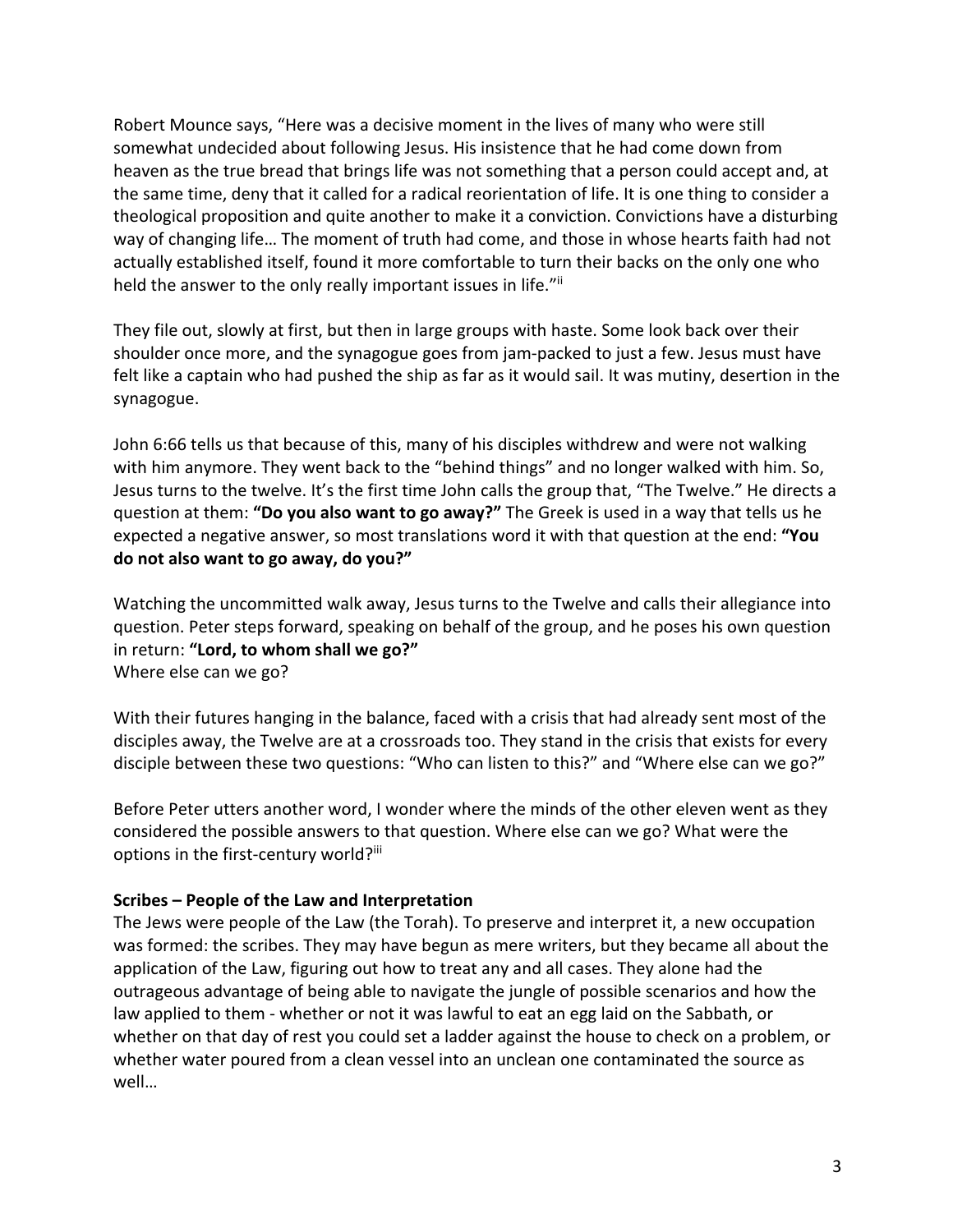See, if you don't want to deal with the teachings of Jesus, if you'd rather not have to let his life be the very sustenance of yours, you can just spend all your time talking about the hypotheticals of his teaching.

### **The Pharisees – People of Personal Piety and Legalism**

Because the New Testament so often highlights their clash with Jesus, the Pharisees are often dismissed as the worst types of hypocrites. This is oversimplified. The Pharisees emphasized the importance of personal religion. When worship and ritual surrounding the Temple were on the decline, the Pharisees were working to interpret the Law in a way that could make it a daily guide for the religion of the people.

All this is what led the Pharisees into the legalism. That, too, is held out to you and me. They might have been tempted to leave behind the ruler of it all so they can make it all about the rules. It's easier to be all about the rules than to have a relationship with the ruler.

## **The Sadducees – People of the Temple and Ritual**

The Sadducees weren't having any part of this new oral or verbal law that the Pharisees were selling. They were about the written Law only. Their religion centered on the Temple. The Pharisees were making religion an intimate part of daily life, and all that innovation was too much for the first-century's firmest traditionalists. They had no openness to change, no room for a Spirit to fall from heaven, no time for a Messiah who might remake things.

If the disciples are looking for someplace else to go, they can get consumed with all that happens at the temple. Like them, we can perform every ritual and never encounter the life of the Son.

#### **The Essenes – People of Separation and Prophecy**

Several thousand Essenes lived at the time of Jesus. They rejected the Temple that they believed had fallen into the hands of unworthy priests. They became separatists, withdrawing from the unclean world and maintaining their own purity. It's not surprising they also had vivid ideas of the end of the world and were convinced they were the only ones who properly saw it.

We can disconnect from the world, withdraw when the teachings get difficult. It would be easier to huddle together and never really encounter the world. We can get consumed with theories and prophecies and forget to consume the Lord who gives bread of life.

#### **Emperor Worship – People of Politics and Power**

It didn't start with Romans, but it flourished there, too. Egypt worshiped it pharaohs; the Persians bowed before their sovereigns; the Greek adored their heroes. These are the sources of Emperor worship in the Roman Empire. If the teaching of Jesus get hard, you can make a god for yourself from a ruler on every corner.

Pulling at them in every direction, teachers would have been lined up to prey on the followers who disconnected themselves from their Rabbi, Jesus. These options, and countless more,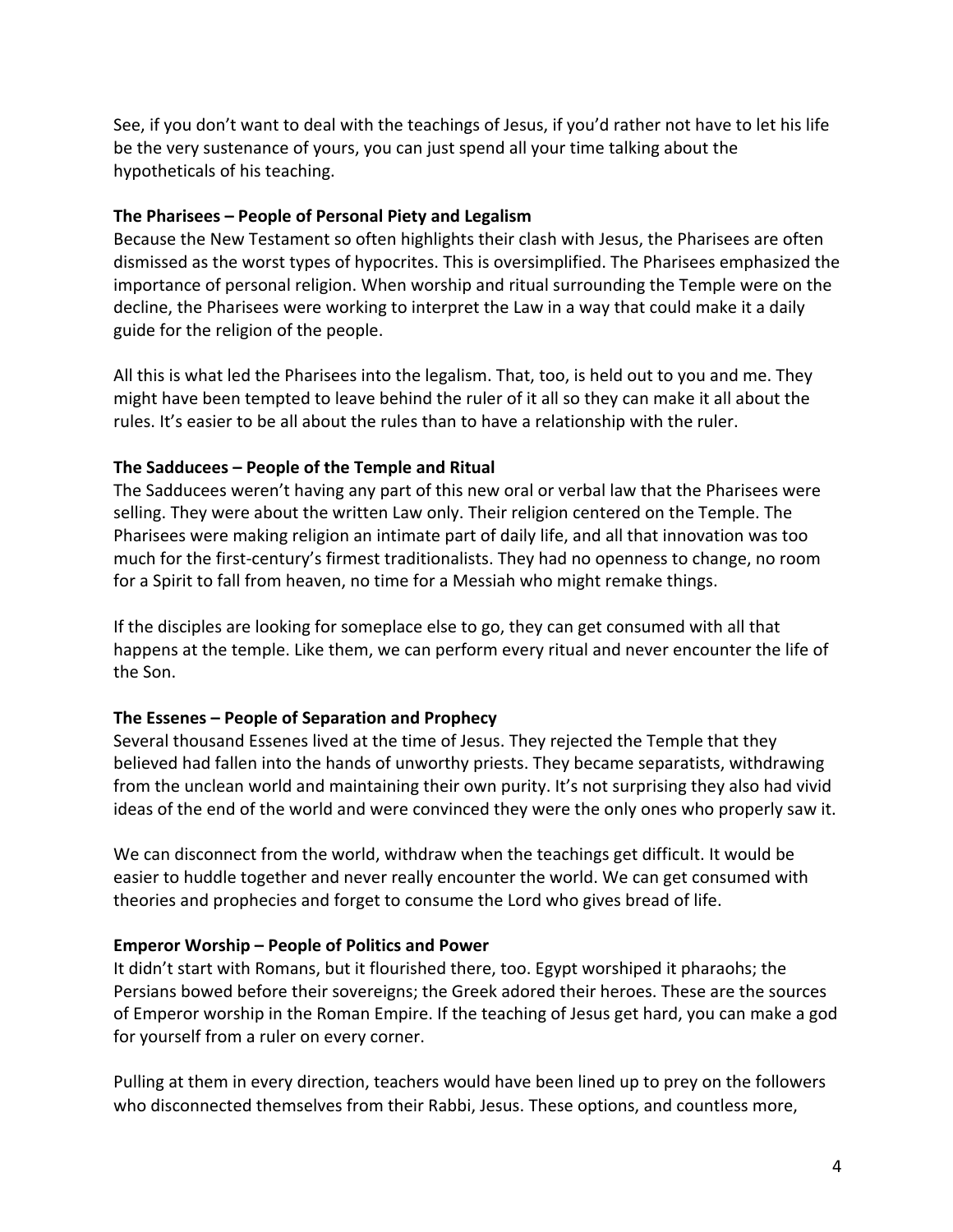surround you as you stand between these two questions: "Who can accept this?" and "Where else can we go?"

So Peter's question floats in the air, and the disciples glance at one another, considering for a moment. "What are our options at this point?" Before they can be distracted long by that question, Peter answers: "**You have words of eternal life. We have come to believe and to know that you are the Holy One of God."**

It's not that these Twelve were left with nothing else to follow and no other perspectives on life to consider. Like you, they had voices yelling in every direction about every kind of philosophy imaginable. They were pushed, like you, to take a stance on every issue that came around the corner and countless ways to live those out. Yet, with Peter, they had to remind themselves that only Jesus has words of eternal life!

*An Iraqi immigrant was recently being baptized in Louisville. She had been in a Syrian refugee camp, living in spiritual fear with charms and writing all over her home to ward off bad luck and evil spirits. A Syrian Christian came to help her and said, "I have words more powerful than this," and she handed her a New Testament.*

Reinhold Niebuhr says that "Peter, the simple fisherman, could not survey the centuries which preceded, nor anticipate the experiments of the generations which followed him, yet the philosophies of the ages have not added much to his simple intuition. What Peter is saying in effect is, 'What you demand of us is so difficult that we are almost tempted to follow the multitude in their desertion. But you have helped us to look profoundly into the meaning of life, and we are not able to find a decent alternative to your way and to your truth.""Iv

We live today in a world that is starving for truth, longing for something real and trustworthy and true. Ears are listening in every direction, and a temptation of the Christian faith is to begin to think that this belief is something to be ashamed of or tentative with. The confession of Peter today comes to us in our weariness and doubt and reminds us that we stand not on shifting sands, but on the only firm foundation. We follow a Jesus who beckons us to receive the words of life, to take his teaching into ourselves with assurance and confidence that he has the words of life.

The gods of this world are perishing. They are figments of our fallen and limited imaginations. In this single question of Peter echoes the message of the Christian church, both to itself and to the world: that he alone will satisfy us. It is our testimony to the world, that we find satisfaction in Christ alone.

What the masses couldn't see is that their vision of God was covered in sinful illusions. When Jesus pushes them to the edge, they're revealed for who they are: a crowd focused on themselves. They don't want the food for their souls that he himself offers. They have trusted their own stomachs instead. They have been deceived by their own desires, and they've missed